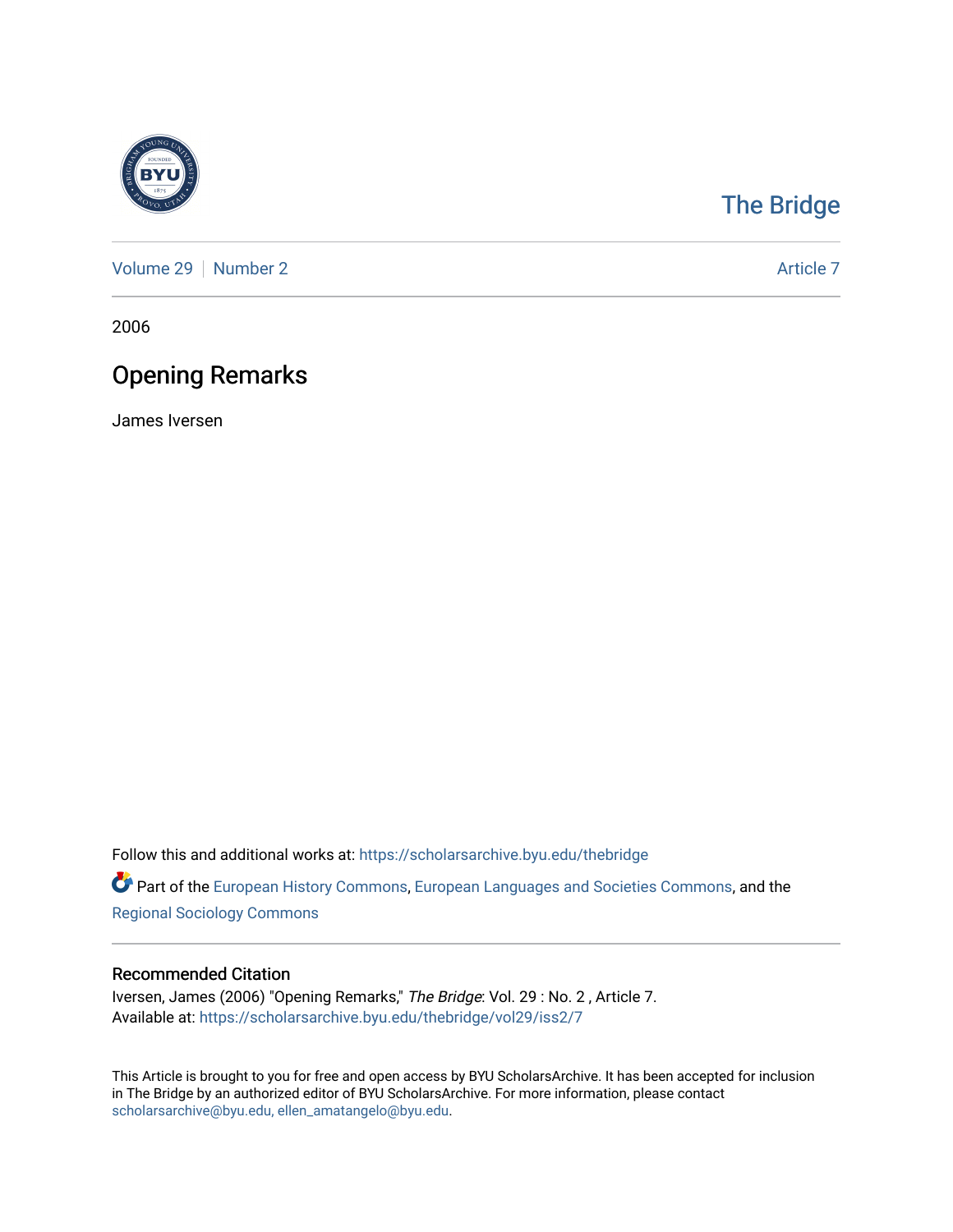### **Opening Remarks**

#### by James Iversen

Ladies and gentlemen, as president of the Danish American Heritage Society (DAHS), it is my great pleasure and privilege to bid all of you a very sincere *velkommen* to this, the third international conference on Danish Immigration to North America. There are approximately 420 people registered for this conference, representing 31 of the 50 United States, plus Washington, D.C., and Denmark. I think one of the remarkable aspects of this conference is that so many people are here from different sections of the country and also from Denmark who have not met each other before, so it is a wonderful opportunity for us to make new acquaintances and to exchange new ideas.

Just as we did three years ago at our conference in Omaha, we have a number of anniversaries to celebrate, and this time those anniversaries form the theme and the content of our conference. The 200th anniversary of the birth of the great storyteller Hans Christian Andersen is the primary anniversary we are celebrating, but it is also the 200th anniversary of the birth of Danish ballet master August Bournonville, and the 150th anniversaries of the birth of Danish American poet Kristian Østergaard and the death of the great philosopher Søren Kirkegaard, and we will hear about those and others as the conference progresses.

We are very glad you came, and we hope you have a great experience while you are here in Central Iowa. The Midwest area was a most important destination for many of the early immigrants from Denmark in the latter half of the 19th century and the first quarter of the 20th, and many of their descendants continue to call the Midwest their home. Therefore, of course, we thus have a number of very important Danish American institutions here in Iowa and the adjacent states.

The DAHS publishes The *Bridge,* a journal of Danish American history and culture, and a *Newsletter,* each twice yearly. The Society was started 28 years ago-in 1977-by Arnold Bodtker and his